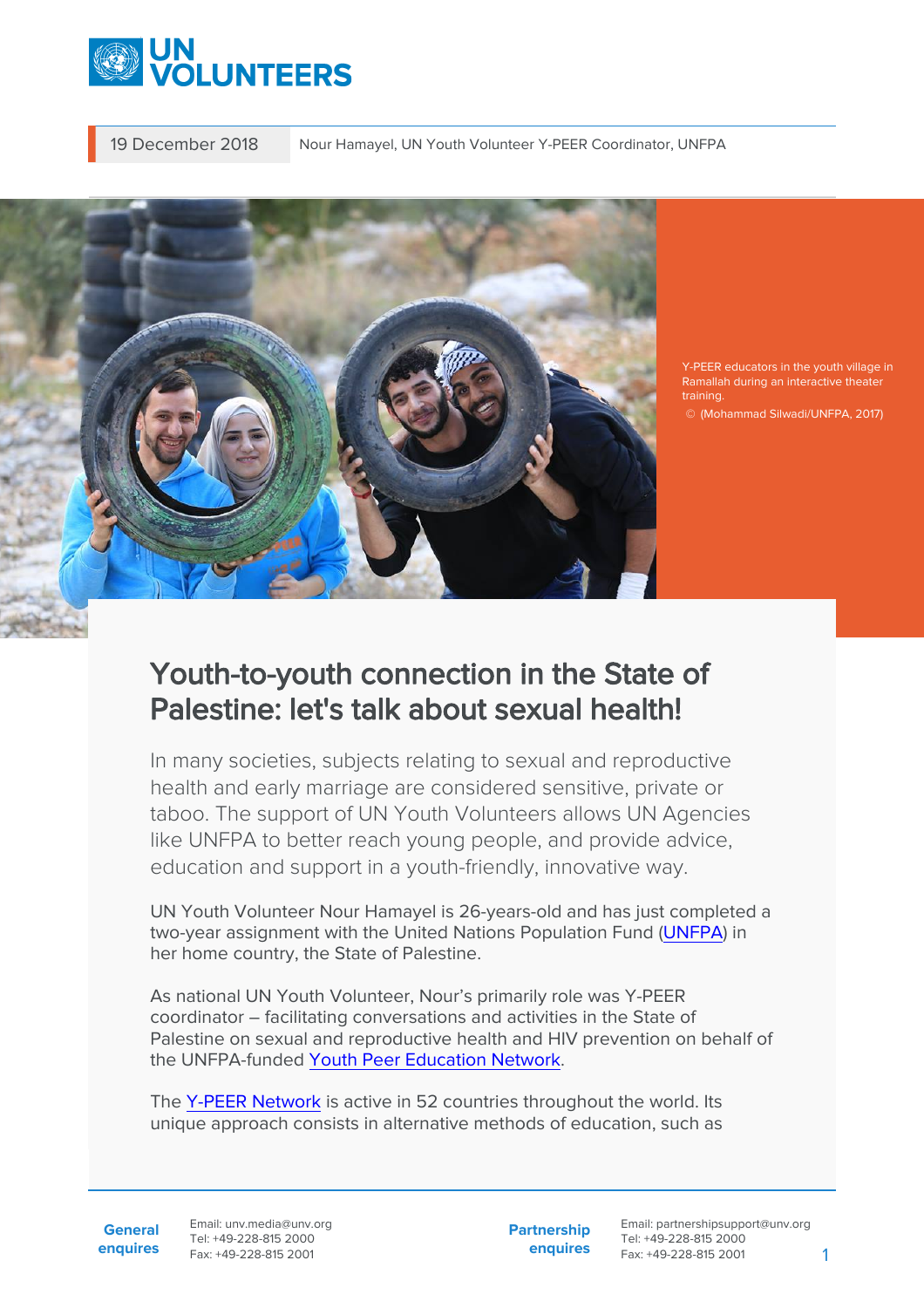

theater-based techniques, role games and simulations.

**In Palestinian society, most subjects relating to** sexual and reproductive health, and early marriage, are considered sensitive, private or taboo. UN Youth Volunteers allow UNFPA to discuss these topics with young people, and provide practical advice, education and support. --Noor Hamayel, UN Youth Volunteer Y-PEER Coordinator, UNFPA, State of Palestine

## UN Youth Volunteer Noor Hamayel during Y-PEER's actvities for the global 10 days of activism campaign against poverty and sustainable developement (Mohammad Silwadi/UNFPA 2017)

Together with her colleagues, last year Nour reached 5,000 young people in schools and universities, 65 per cent of whom were from vulnerable communities: adolescent girls from refugee camps and Bedouin communities in the West Bank, East Jerusalem and the Gaza Strip.

From combating gender based-violence and child marriage to reporting on successes and challenges, developing innovative solutions to hosting information sessions on sensitive subjects, Nour has spent a considerable part of her two-year posting delivering impact to her community.

UN Youth Volunteers can play a unique and vital role for UN entities, particularly when it comes to strengthening existing youth-led programmes. Youth volunteers ensure youth perspectives and voices are incorporated and heard at every level. They connect with marginalized groups and engage at-risk young people more directly and effectively.

Through UNFPA, Noor cooperated with three Palestinian partner nongovernmental organizations: [Save Youth Future Society](https://www.syfpal.org/) (Gaza), [Sharek](http://www.sharek.ps/) [Youth Forum](http://www.sharek.ps/) (West Bank) and [Burj Al-Luqluq Social Centre Society](http://www.burjalluqluq.org/home/) (East

**General**

**enquires** Fax: +49-228-815 2001 Email: unv.media@unv.org Tel: +49-228-815 2000

**Partnership enquires**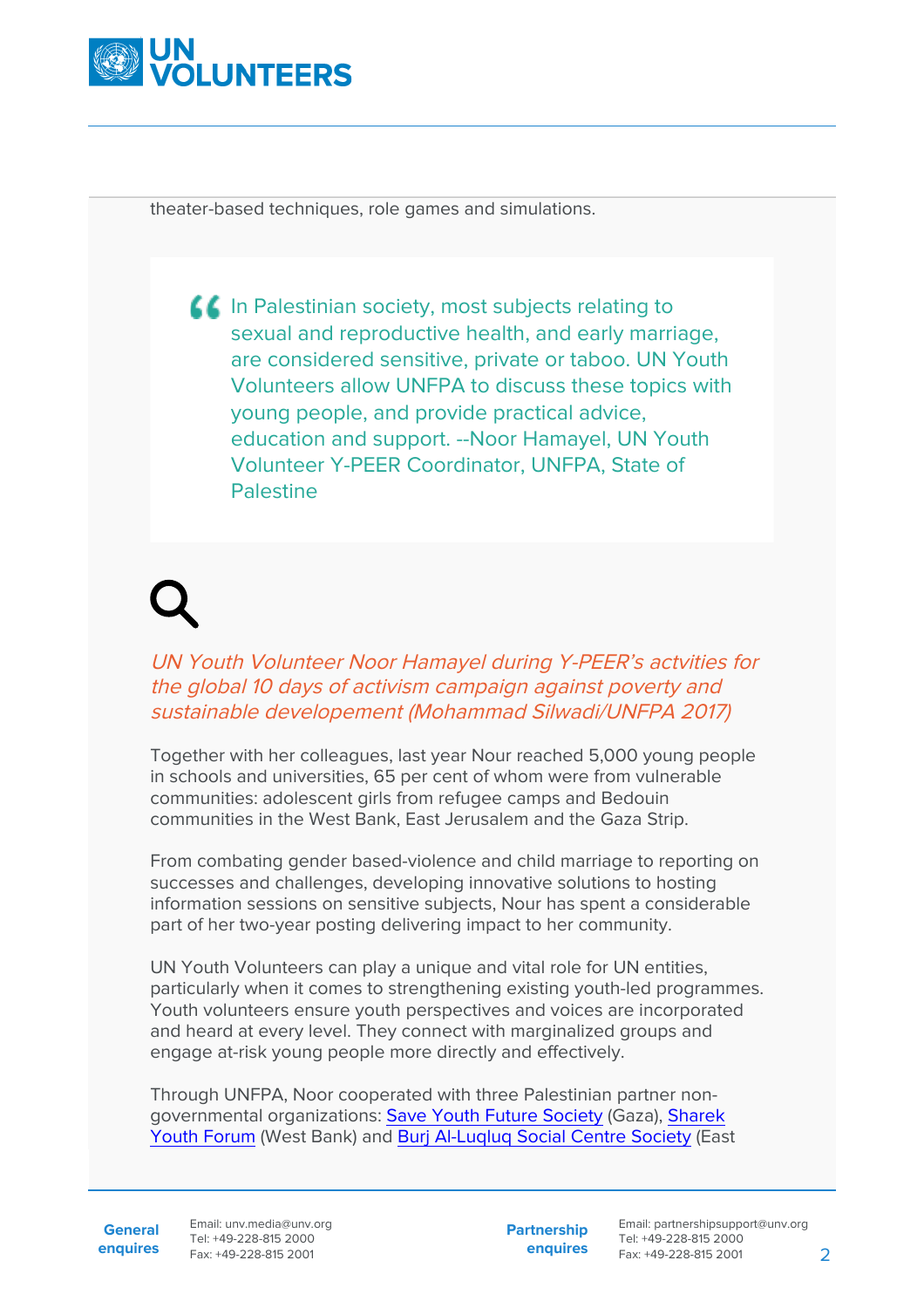

Jerusalem).

 $\triangle$  One of my best experiences was digitally bringing together youth groups in Gaza, the West Bank and East Jerusalem. They discussed and developed a national workplan, objectives, and efforts for Y-PEER. --Nour Hamayel

Having the chance to work with both UN staff, and a wide range of local non-governmental organization partners, Nour strongly credits her colleagues with her development as an effective member of the team, working both in the field, and at UNFPA's Palestinian headquarters.

This had a profound, positive impact on the next challenge in her life – studying International Political Theory at the University of Saint Andrews in Scotland.

K Working with youth from a range of backgrounds in challenging situations motivated me to push myself even harder. I immensely appreciate the support and guidance given by everyone I worked with, and the willingness to help me grow. --Noor Hamayel

This article was drafted with the kind support of [UN Online Volunteer](http://www.onlinevolunteering.org) Will Seal.

**General enquires**

Email: unv.media@unv.org Tel: +49-228-815 2000 Fax: +49-228-815 2001

**Partnership enquires**